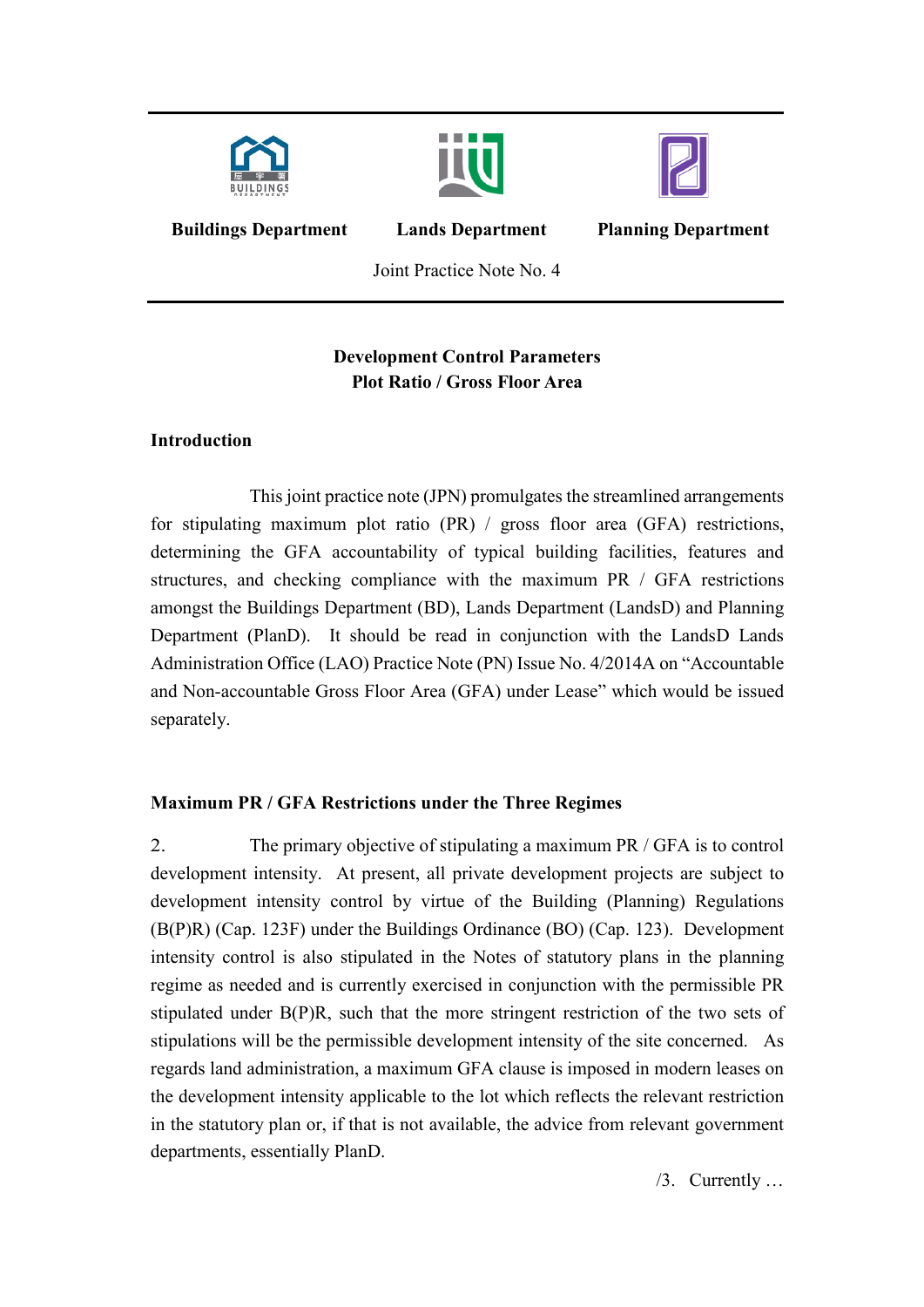3. Currently, BD, LandsD and PlanD will each conduct compliance checking of General Building Plan (GBP) submissions based on the restrictions stipulated under  $B(P)R$ , the relevant lease<sup>[1](#page-1-0)</sup> and statutory plan respectively and in accordance with the definitions and interpretations adopted by each of the three departments in respect of the site area and the GFA accountability of building facilities, features and structures.

#### **Streamlined Arrangements**

1

#### *Stipulating Maximum PR / GFA Restriction*

4. Under the streamlined arrangements, where a maximum PR / GFA restriction is stipulated in **new or amended statutory plans** gazetted on or after the effective date of this JPN, the restriction so stipulated under the **planning regime** will become the **sole reference**, save for exceptional cases<sup>[2](#page-1-1)</sup>, in terms of PR / GFA control when departments vet the GBPs of the concerned new development or redevelopment proposals. Specifically, the streamlined arrangements will be applicable to site(s) subject to the new PR / GFA control under the new statutory plans, or site(s) subject to the new or amended PR / GFA control under the amended statutory plans gazetted on or after the effective date of this JPN. Therefore, if the maximum PR / GFA restriction stipulated in the relevant statutory plan is more stringent than the permissible PR restriction stipulated in the First Schedule to the B(P)R, the PR / GFA restriction stipulated in the statutory plan will prevail. On the other hand, if the permissible PR restriction stipulated in the First Schedule to the B(P)R is more stringent than the maximum PR / GFA restriction stipulated in the relevant statutory plan, the Building Authority (BA) may, on application, favourably consider exercising discretion under section 42 of the BO to grant modification to permit the PR restriction stipulated in the First Schedule to  $B(P)R$  to be exceeded to a level<sup>[3](#page-1-2)</sup> on par /with …

<span id="page-1-0"></span><sup>&</sup>lt;sup>1</sup> Unless stated otherwise, all references to "lease" in this JPN shall include Government Lease or Conditions of Sale/Grant/Exchange, etc (as the case may be) and "leases" shall be construed accordingly.

<span id="page-1-1"></span><sup>&</sup>lt;sup>2</sup> Such as sites without site classification under regulation 19(3) of the B(P)R and sites carved out from their parent site of which the development intensity had already been used up by existing developments under the building regime.

<span id="page-1-2"></span><sup>3</sup> Including sites where there exist different interpretations of site area between PlanD / LandsD and BD. In these cases, the BA would be prepared to, upon application, favourably consider exercising discretion under section 42 of the BO to grant modification to permit a higher PR to bring it on par with the maximum PR / GFA control under the planning regime.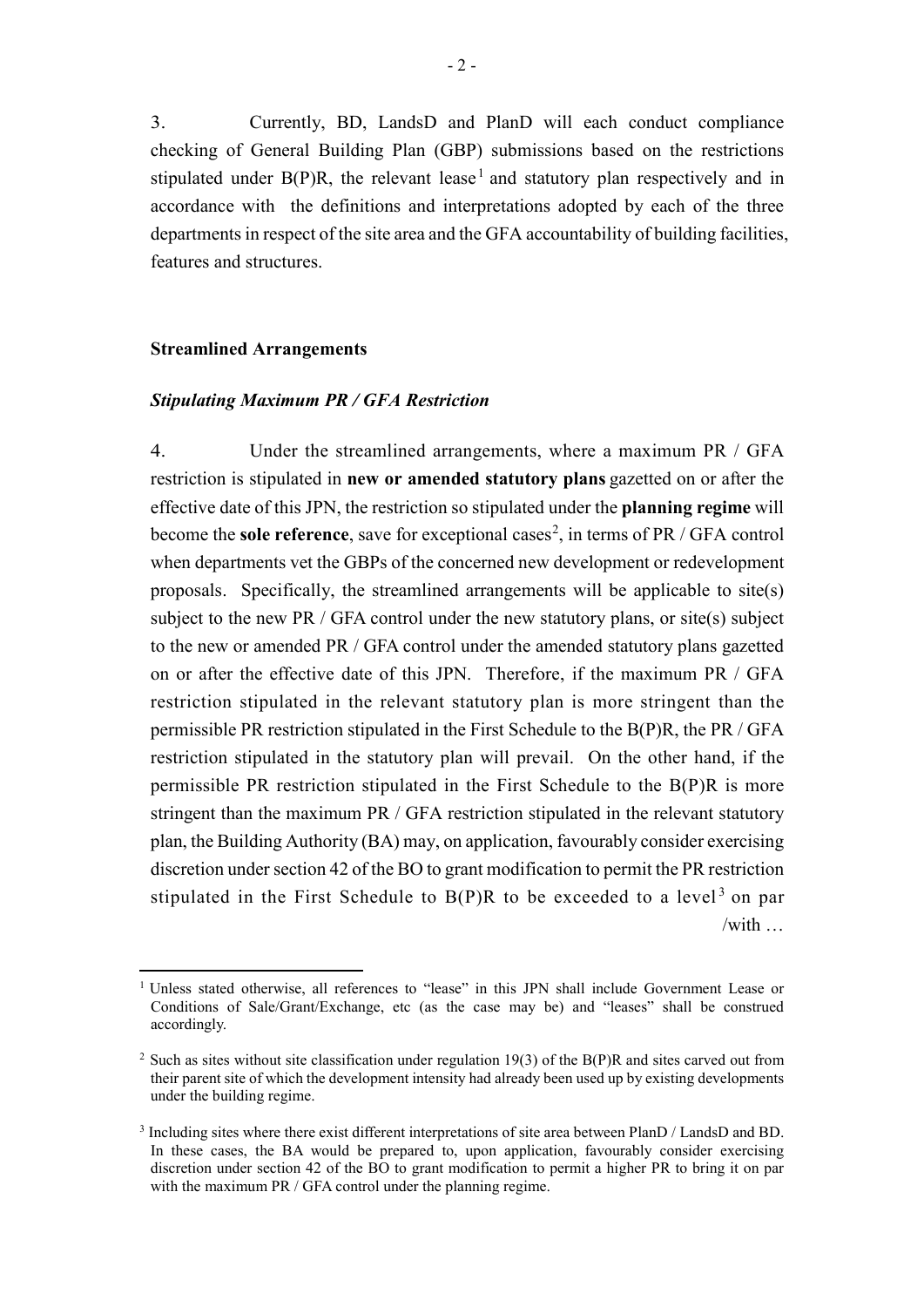with the maximum PR / GFA restriction under the planning regime. LandsD will continue to reflect the maximum PR / GFA restriction stipulated under the planning regime applicable to the lot concerned, when stipulating the maximum GFA clause in new or modified leases. The checking of compliance for cases with the maximum PR / GFA restriction stipulated in statutory plans and leases in vetting the GBPs is set out in paragraphs 6 to 8.

#### *Practices of determining the GFA accountability amongst BD, LandsD and PlanD*

5. Efforts have been made to align, as far as practicable, the practices in determining the GFA accountability in respect of building facilities, features and structures across the planning, building and land administration regimes. Subject to the exemption provisions and compliance with any exemption criteria as set out in the relevant instruments and practice notes, the GFA accountability of the various groups of building facilities, features and structures is set out in the **Appendix** for clarity. The classification is set out as follows –

- (a) **Group I** : the building facilities, features and structures which are **normally exempted** from the GFA accountability under all of the three regimes, for application to all new developments or redevelopments and alterations and additions (A&A) works for existing buildings<sup>[4](#page-2-0)</sup> covered by new or existing leases;
- (b) **Group II** : the building facilities, features and structures which are **normally exempted** from the GFA accountability under all of the three regimes on condition that there is a relevant specific GFA exemption provision under lease, for application to all new developments or redevelopments and A&A works for existing buildings<sup>4</sup> covered by new or existing leases. For existing leases without the relevant specific GFA exemption provision, inclusion of such provision will involve lease modification subject to assessment and payment of premium on a caseby-case basis (where it is decided that premium will not be charged for the inclusion of specific GFA exemption clause pertaining to a specific category of facilities / features / structures on policy ground, LandsD will promulgate the arrangements separately);

 $/(c)$  ...

<span id="page-2-0"></span><sup>4</sup> Given the objective of the GFA exemption arrangements for such specific items, the GFA exemption of some of these provisions such as green and innovative features and larger lift shaft is applicable to new developments or redevelopments only.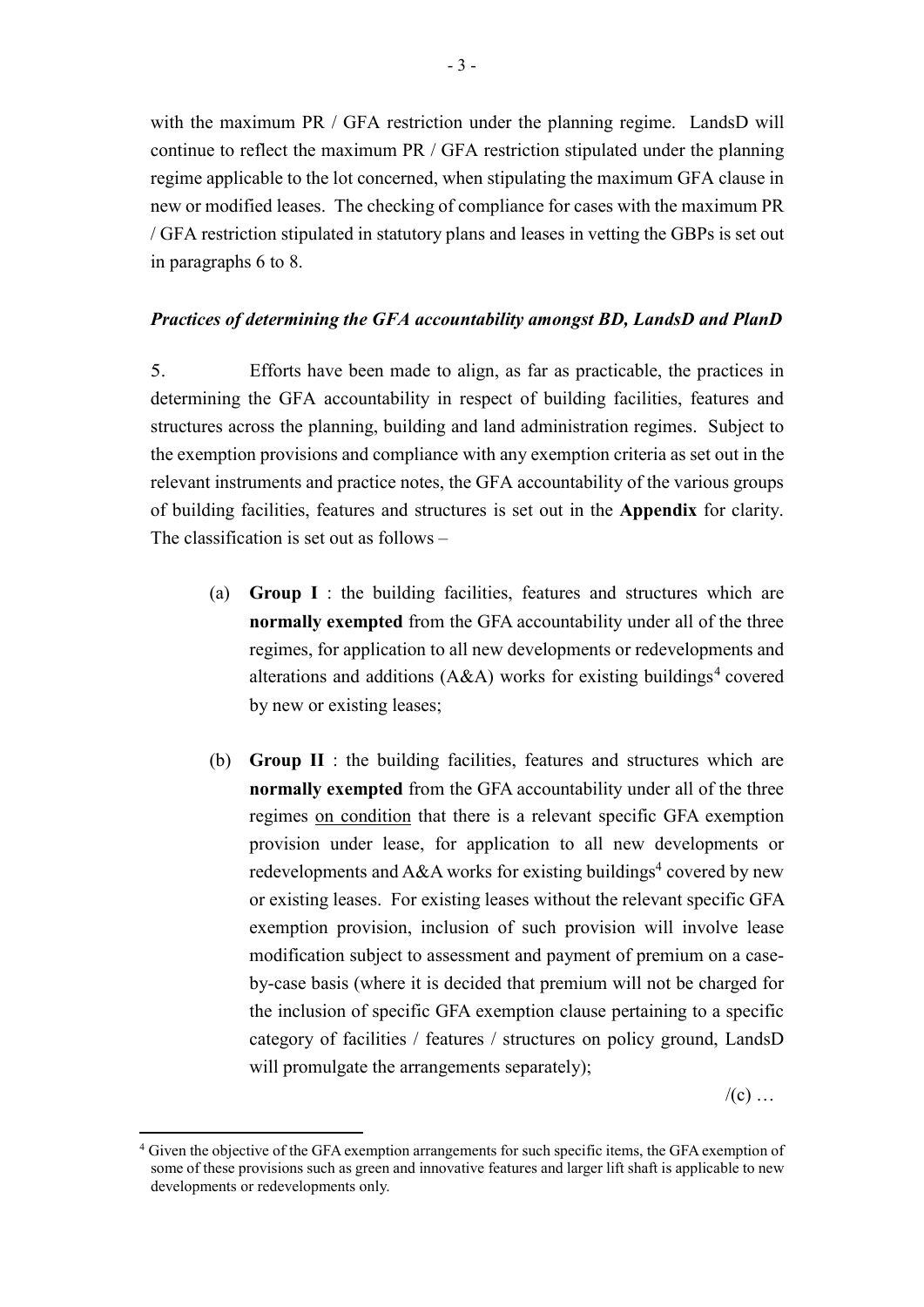(c) **Group III** : the GFA accountability for the building facilities, features and structures under the three regimes has been and will continue to be considered on a case-by-case basis. That said, **insofar as new developments involving the granting of new leases are concerned, the three departments would try to align their position on GFA accountability for the facilities / features / structures under Group III for the development in question and have the aligned position (either to specify that the GFA will be exempted or not) specified in the new lease for that development**. For the avoidance of doubt, the premium implication arising from any further relaxation in the GFA accountability so specified in the lease will be separately dealt with.

#### *Compliance Checking of the Maximum PR / GFA Restriction*

6. Under the streamlined arrangements on compliance checking process and given BD's statutory duty to check and approve GBPs for developments and A&A works under the BO, **BD will become the sole agent responsible for verifying the GFA computation** in accordance with regulation  $23(3)(a)^5$  $23(3)(a)^5$  of the B(P)R for building facilities, features and structures  $\epsilon$  of developments for the purposes of processing GBP under the three regimes. **For items where GFA computations have been verified by BD, PlanD and LandsD will rely on such verified computations (i.e. follow BD's practice in GFA calculation and without undergoing their own computation) when exercising their authorities to check compliance with conditions imposed under their respective regimes.**

7. Specifically, PlanD will determine, based on BD's verified GFA, whether the provisions and requirements under the statutory plan or planning approval have been complied with. Where there is a specific provision in the statutory plan or specification in planning approval regarding GFA accountability for certain facilities, the GFA verified by BD will form a base calculation to facilitate PlanD's separate processing under the planning regime. Where there is no such specific provision or specification on GFA accountability, PlanD will determine the compliance based on

 $/BD's...$ 

<span id="page-3-0"></span><sup>&</sup>lt;sup>5</sup> According to regulation 23(3)(a) of the B(P)R, GFA of a building shall be the area contained within the external walls of the building measured at each floor level, together with the areas of balconies of the building, and the thickness of the external walls.

<span id="page-3-1"></span><sup>6</sup> The verification of the GFA accountability by BD includes individual building facilities, features and structures such as curtain walls, atrium voids, carparking spaces, green features, amenity features and innovative features in accordance with regulation 23(3)(a) of the B(P)R, Practice Notes for Authorized Persons, Registered Structural Engineers and Registered Geotechnical Engineers and JPNs.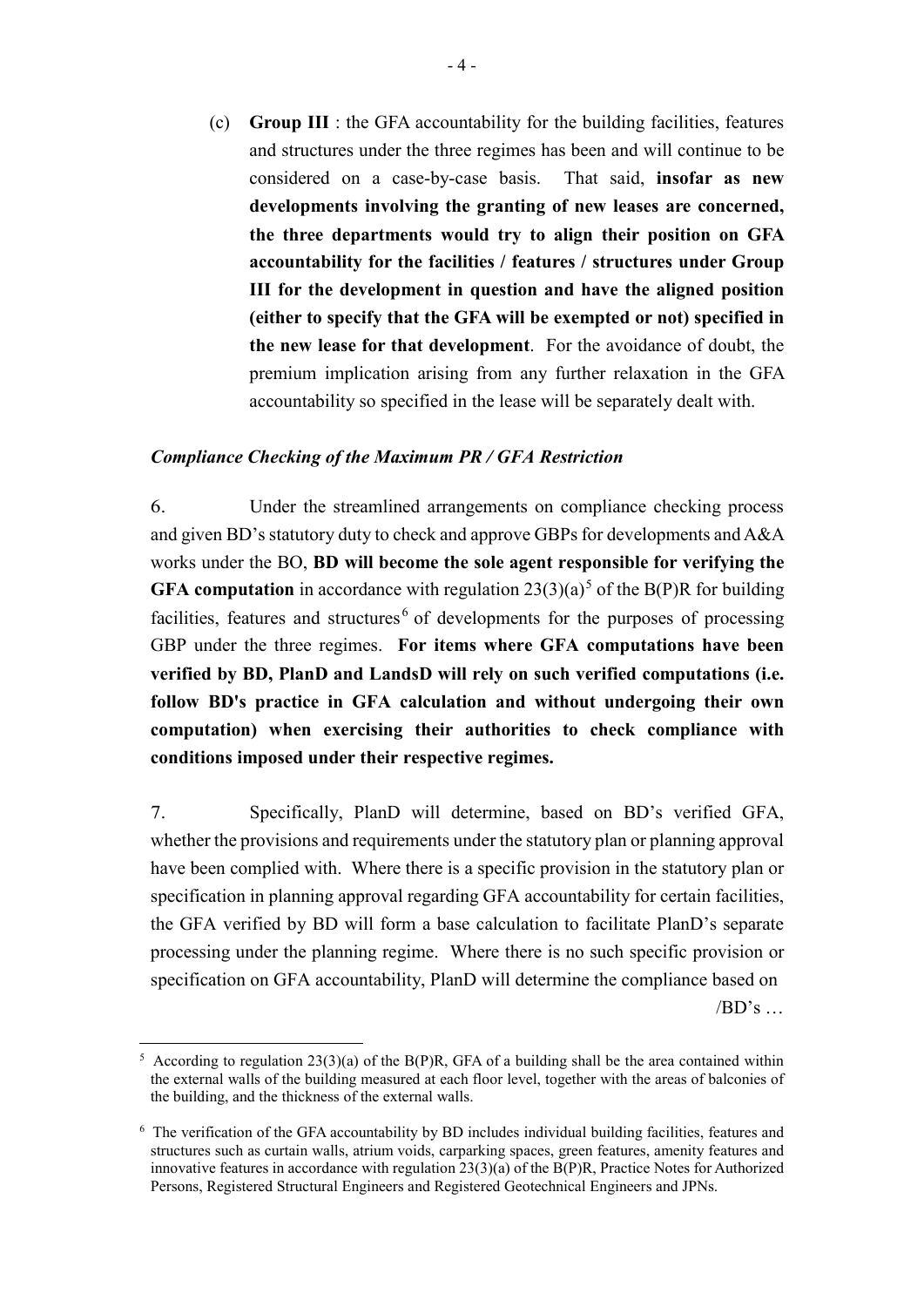BD's verified GFA and follow BD's practice in GFA calculation and granting of GFA concessions. Exceptional cases will continue to be considered under the current Building Committee of BD or town planning mechanism.

8. As for the land administration regime, based on the GFA computation verified by BD, LandsD will determine whether a proposed development complies with the maximum PR / GFA restriction stipulated in the lease for both existing and new leases. LandsD will make reference to this JPN when exercising its authority in this regard. When checking compliance with site-specific lease conditions imposing maximum and / or minimum GFA restrictions on specific types of uses (e.g. retail, office or welfare uses), LandsD will continue to take the lead in verifying the computation of GFA for those specific uses through the mechanism as promulgated under LandsD LAO PN No. 3/2018, as BD would not normally be required to separately verify the GFA of those specific uses in a development under the building regime.

### **Application**

9. Subject to section 16(3)(d) of the BO, building plans approved by the Building Authority prior to the implementation of the "January 2011" version of this JPN should make reference to the "November 2008" version.

10. The streamlined arrangements for stipulating the maximum PR / GFA restriction as described in paragraph 4 above will not be applicable to buildings already issued with occupation permits. For the avoidance of doubt, there should not be transfer of GFA between any completed building and other phases or new buildings yet to be completed.

11. This JPN is not applicable to any buildings which, by reason of the Buildings Ordinance (Application to the New Territories) Ordinance (Cap. 121), are exempted from the provisions of the BO.

/12. It …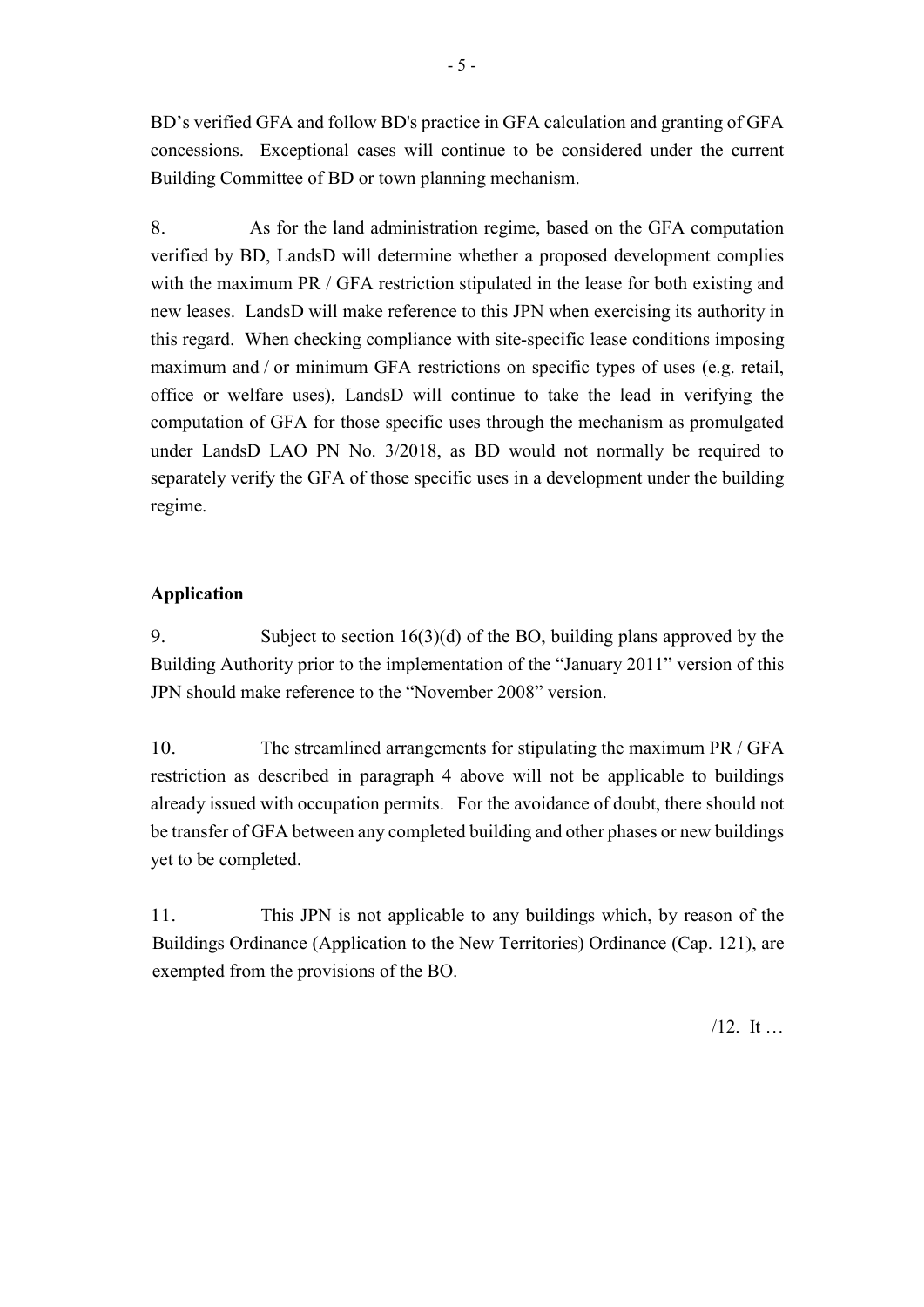12. It must be noted that BD, LandsD and PlanD are acting in different capacities and exercising different functions, powers and rights under the respective ordinances and the leases under their respective purview. Any functions, powers or rights exercised by any of these departments shall not in any way affect the functions, powers and rights of any of the others. This JPN (including its Appendix) is meant to serve as general guidelines and as such it may not adequately cater for specific circumstances of individual cases. This being the case, it shall not in any way fetter, affect or prejudice the rights of the Government, the Director of Lands and their officers under the leases or the Government's rights as lessor / landlord, and all such rights are hereby reserved. Nothing in this JPN (including any words and expressions used) shall in any way be construed as any waiver of any provisions under the leases, or affect, or bind the Government in relation to, the interpretation or enforcement of the terms and conditions of the leases or otherwise.

#### **Effective Date**

13. This JPN takes effect from 18 October 2021. It will apply to all new building plans or major revision of building plans for development proposals submitted to the BA for approval on or after 18 October 2021. All rights to modify the whole or any part of this JPN are hereby reserved.

( YU Tak-cheung ) ( Andrew LAI ) ( Ivan CHUNG ) Director of Buildings Director of Lands Director of Planning

Ref.: BD GR/1-125/6/1/0 (III) LandsD LD BP/7-4/3 TPB/C/TPB/35

First issue November 2008 Last revision March 2017 This revision October 2021 (Generally revamped)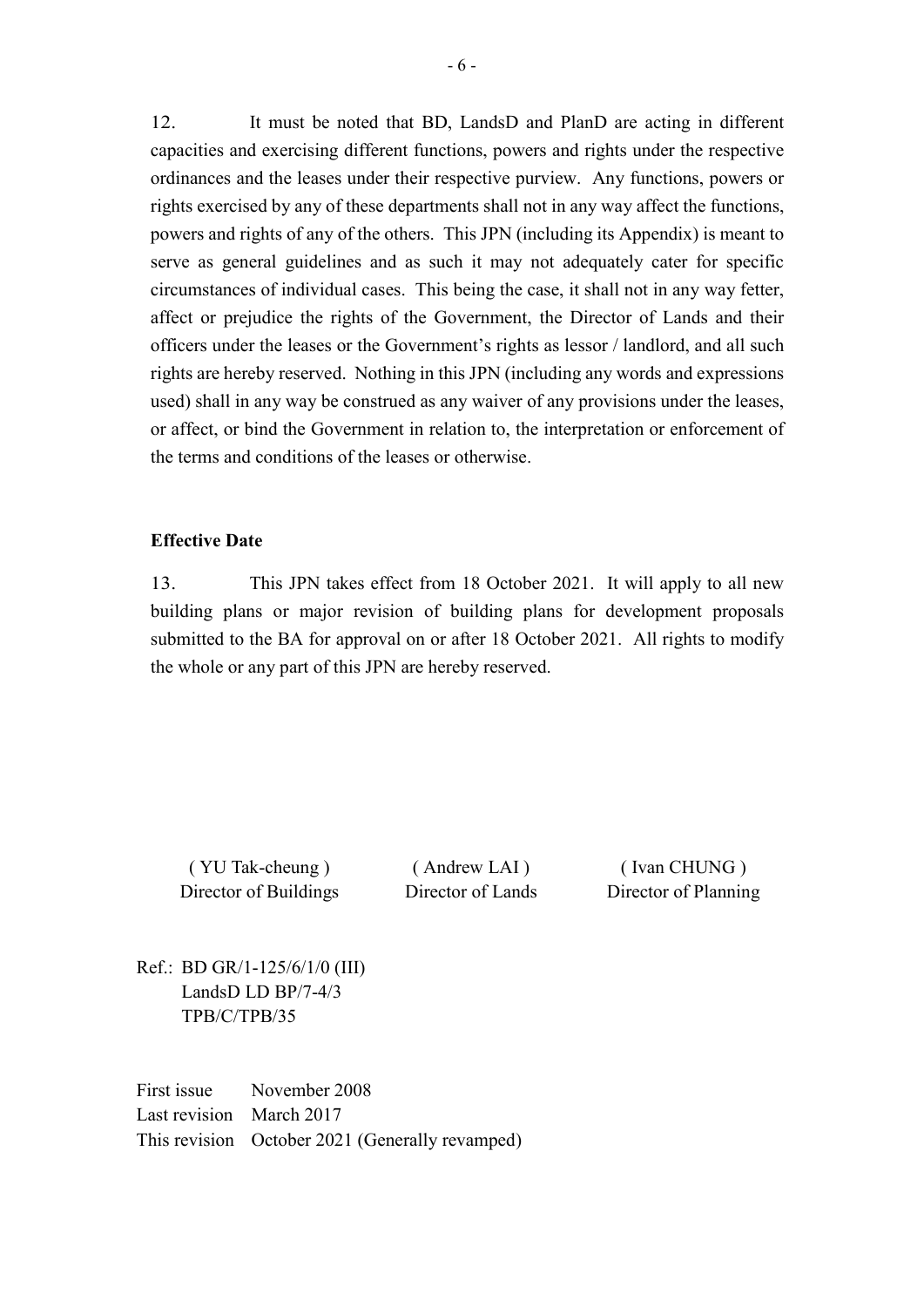# **GFA accountability of building facilities, features and structures generally adopted among BD, LandsD and PlanD**

## **Group I – Items that are not counted[1](#page-6-0) towards GFA calculation by all the three departments regardless of any GFA exemption provision under the respective lease**

|     | Items [subject to compliance to the criteria / Practice Notes in square brackets, if any]                                                                                                         |
|-----|---------------------------------------------------------------------------------------------------------------------------------------------------------------------------------------------------|
| 1.  | Elevated structures (e.g. elevated garden areas and terraces)<br>[BA being satisfied that the covered areas underneath the elevated structures would not<br>be abused]                            |
| 2.  | Enclosed open areas (e.g. light wells, yards, pipe wells) and 3-side enclosed open flat<br>roofs / gardens / roofs / terraces<br>[BA being satisfied that the enclosed areas would not be abused] |
| 3.  | Horizontal areas of staircases, lift shafts and vertical ducts solely serving floors accepted<br>as not being GFA accountable<br>$[PNAP APP-2]$                                                   |
| 4.  | Open flat roofs                                                                                                                                                                                   |
| 5.  | Open private carparks                                                                                                                                                                             |
| 6.  | Open staircases serving as main access to residential units / houses<br>[BA being satisfied that the covered areas under the staircases would not be abused]                                      |
| 7.  | Outdoor swimming pools                                                                                                                                                                            |
| 8.  | Rooftop staircase hoods of residential developments<br>[Size being not excessive and that no other building facilities, features and structures at<br>roof are accountable for GFA]               |
| 9.  | Claddings<br>[PNAP APP-2]                                                                                                                                                                         |
| 10. | Refuge floors including refuge floors cum sky gardens<br>[PNAP APP-2 and PNAP APP-122]                                                                                                            |
| 11. | Air-conditioner boxes / platforms<br>[PNAP APP-19 and PNAP APP-151]                                                                                                                               |

<span id="page-6-0"></span> $1$  GFA exemption may be granted subject to compliance with exemption criteria as set out in the relevant practice notes, except where there are any existing provisions in the statutory plans or planning approvals or leases explicitly stating that these features would not be exempted.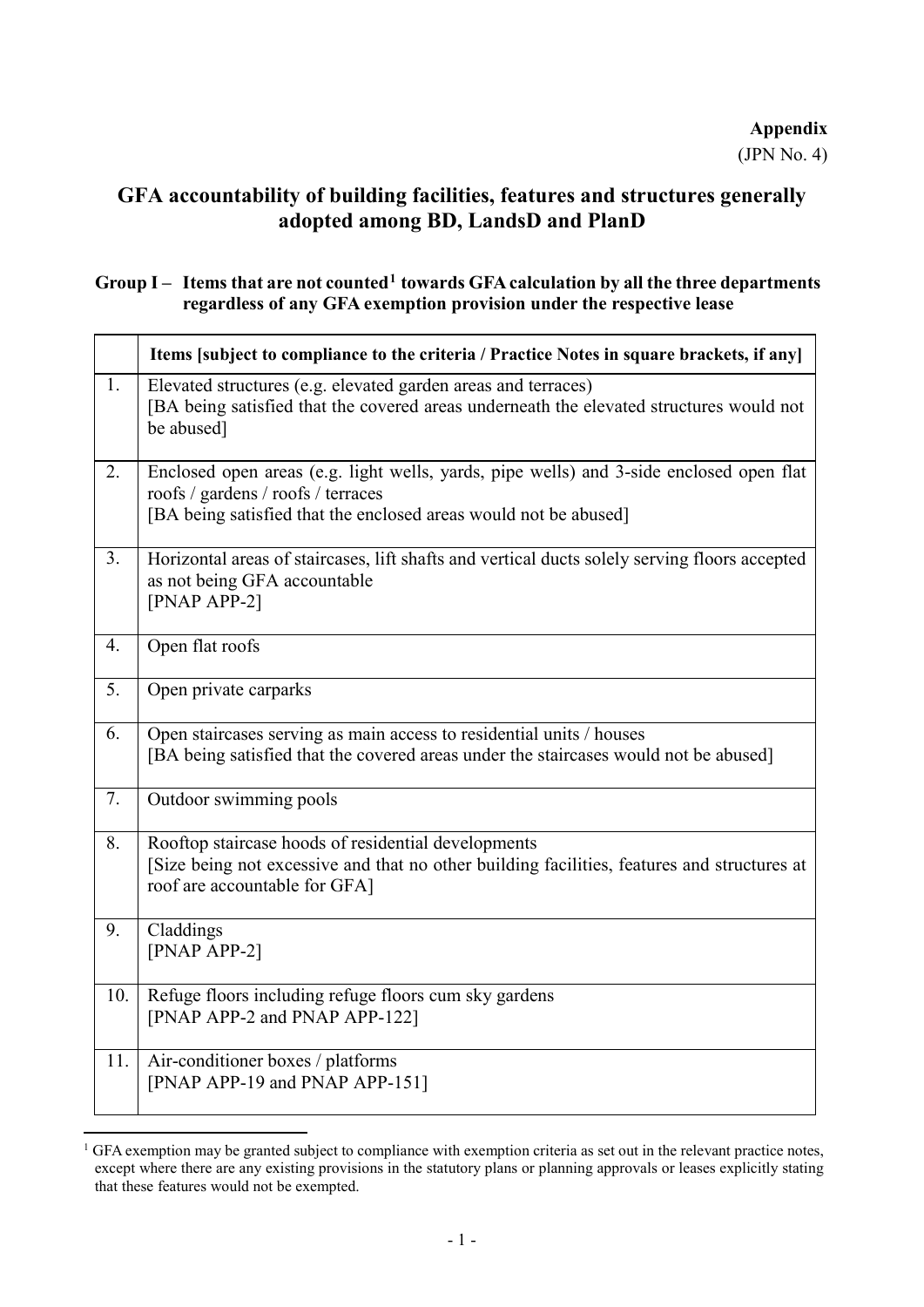|     | Items [subject to compliance to the criteria / Practice Notes in square brackets, if any]                                                                                                  |
|-----|--------------------------------------------------------------------------------------------------------------------------------------------------------------------------------------------|
| 12. | Covered areas under large projecting / overhanging features<br>$[PNAP APP-19]$                                                                                                             |
| 13. | Covered landscaped and play areas in residential developments<br>[PNAP APP-42 and PNAP APP-151]                                                                                            |
| 14. | Horizontal screens / covered walkways and trellises in residential developments<br>[PNAP APP-42 and PNAP APP-151]                                                                          |
| 15. | Minor projecting features which include canopies over entrances to buildings, projecting<br>windows, window cills, window surrounds and other similar minor projections<br>$[PNAP APP-19]$ |
| 16. | Sunshades and reflectors<br>[PNAP APP-19, PNAP APP-67 and PNAP APP-156]                                                                                                                    |
| 17. | Voids over main common entrances (prestige entrance) in non-domestic developments<br>and voids in duplex domestic flats / houses<br>[PNAP APP-2 and PNAP APP-151]                          |
| 18. | Floor spaces for refuse storage and collection<br>$[PNAP APP-35]$                                                                                                                          |
| 19. | Areas for picking up and setting down persons departing from or arriving at hotels by<br>vehicles<br>$[PNAP APP-40]$                                                                       |
| 20. | Supporting facilities for hotels<br>$[PNAP APP-40]$                                                                                                                                        |
| 21. | Larger lift shafts<br>[PNAP APP-89 and PNAP APP-151]                                                                                                                                       |
| 22. | Plant rooms and similar services, including pipe ducts, air ducts for such rooms and<br>services<br>[respective PNAPs listed in PNAP APP-151]                                              |
| 23. | Chimney shafts<br>[PNAP APP-2 and PNAP APP-151]                                                                                                                                            |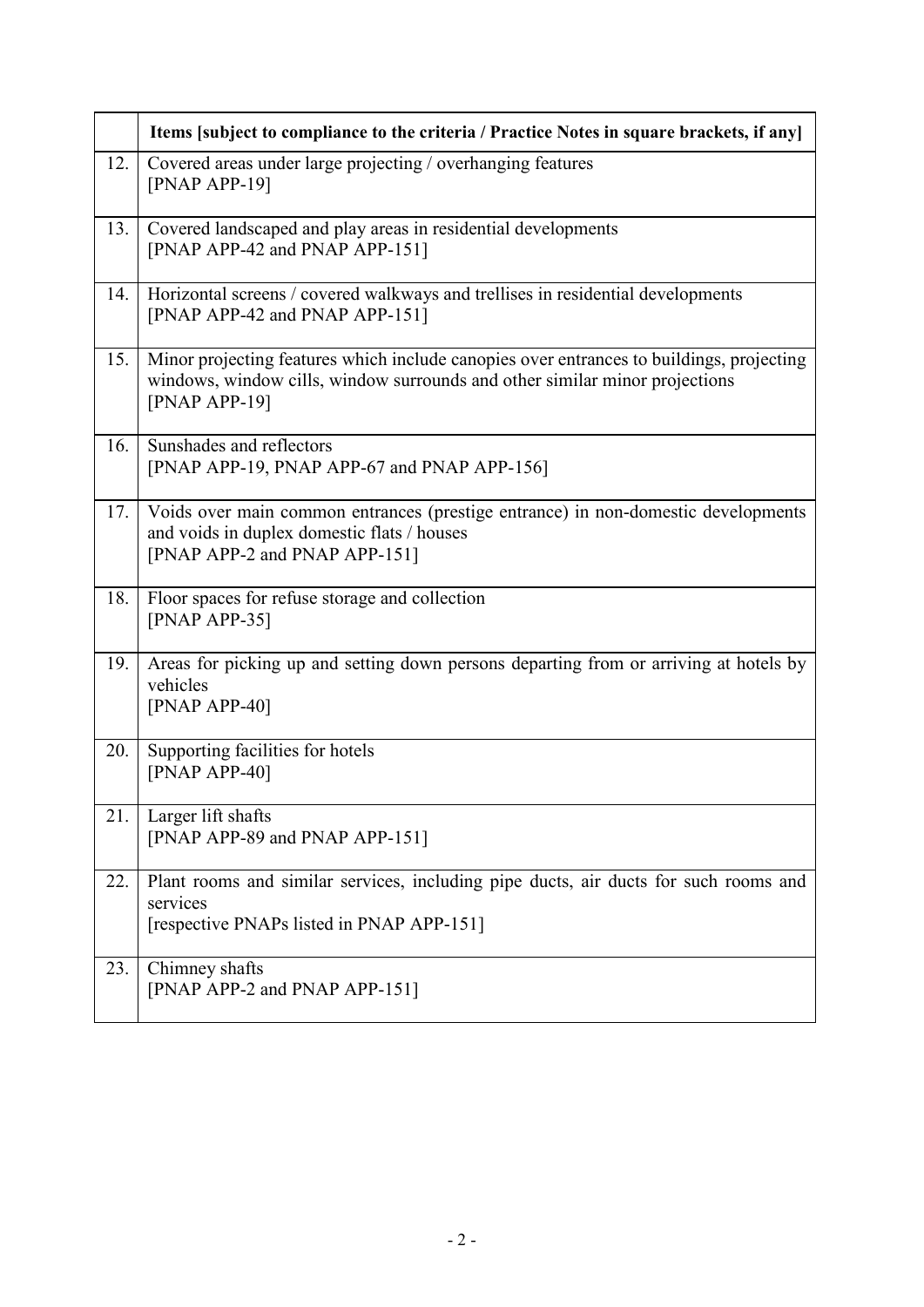**Group II – Items that may be exempted[2](#page-8-0) from GFA calculation by all the three departments subject to inclusion of a specific GFA exemption provision contained in the lease**

| (A) | Items where GFA exemption may be granted at nil premium but subject to payment of<br>administrative fee (if appropriate)<br>[subject to compliance to the Practice Notes in square brackets]                                                                                                                                                        |
|-----|-----------------------------------------------------------------------------------------------------------------------------------------------------------------------------------------------------------------------------------------------------------------------------------------------------------------------------------------------------|
| 1.  | Caretaker's quarters and caretaker's offices in residential developments<br>[PNAP APP-42 and PNAP APP-151]                                                                                                                                                                                                                                          |
| 2.  | The following green / innovative features $-$<br>wider common corridors and lift lobbies for residential buildings<br>(a)<br>communal sky gardens;<br>(b)<br>communal podium gardens for non-residential buildings;<br>(c)<br>acoustic fins; and<br>(d)<br>wing walls, wind catchers and funnels.<br>(e)<br>[PNAPs and JPNs listed in PNAP APP-151] |
| 3.  | Owners' corporation or owners' committee offices in residential developments<br>[PNAP APP-42 and PNAP APP-151]                                                                                                                                                                                                                                      |

| (B) | Items where GFA exemption may be granted subject to assessment of premium and<br>payment of administrative fee<br>[subject to compliance to the Practice Notes in square brackets] |
|-----|------------------------------------------------------------------------------------------------------------------------------------------------------------------------------------|
| 1.  | Curtain walls                                                                                                                                                                      |
|     | $[PNAP APP-2]$                                                                                                                                                                     |
| 2.  | The following green / innovative features $-$                                                                                                                                      |
|     | balconies for residential buildings;<br>(a)                                                                                                                                        |
|     | utility platforms for residential buildings;<br>(b)                                                                                                                                |
|     | non-structural prefabricated external walls;<br>(c)                                                                                                                                |
|     | noise barriers; and<br>(d)                                                                                                                                                         |
|     | buildings adopting Modular Integrated Construction.<br>(e)                                                                                                                         |
|     | [PNAPs and JPNs listed in PNAP APP-151]                                                                                                                                            |
| 3.  | Residential recreational facilities                                                                                                                                                |
|     | [PNAP APP-104, PNAP APP-151 and LAO Practice Note Issue No. 4/2000(B)]                                                                                                             |

<span id="page-8-0"></span><sup>&</sup>lt;sup>2</sup> GFA exemption may be granted subject to inclusion of specific exemption provision and additional terms and conditions and compliance with exemption criteria as set out in the relevant instruments and practice notes, except where there are any existing provisions in the statutory plans or planning approvals or leases explicitly stating that these features would not be exempted.